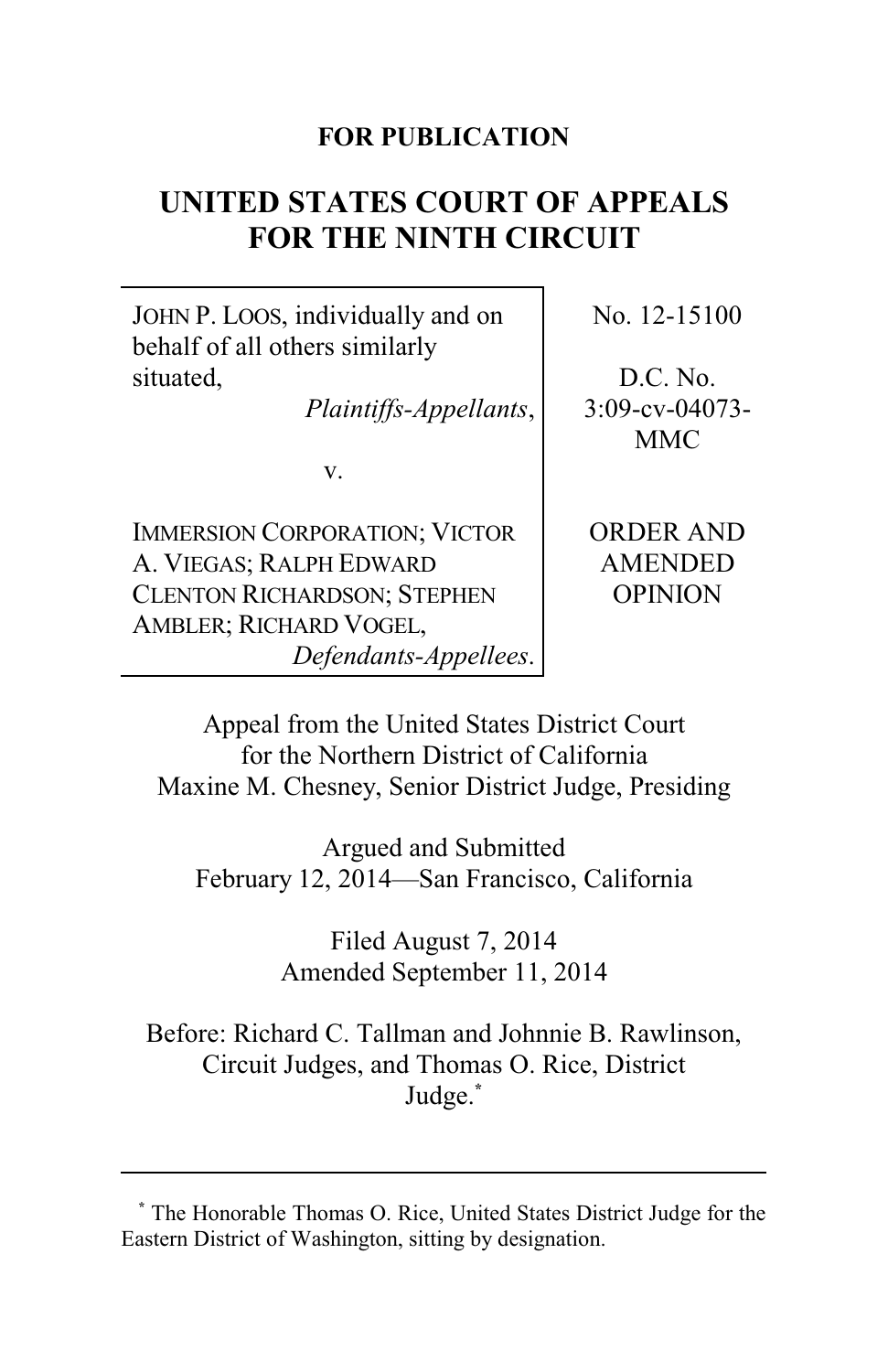Order; Opinion by Judge Rice

## **SUMMARY\*\***

## **Securities Fraud**

The panel filed (1) an order amending opinion and (2) an amended opinion in which it affirmed the district court's dismissal for failure to state a claim of a securities fraud class action alleging violations of Sections 10(b), 20(a), and 20A of the Securities Exchange Act of 1934 and Rule 10b-5.

Agreeingwith the Eleventh Circuit, the panel held that the announcement of an investigation, standing alone, and without any disclosure of actual wrongdoing, is insufficient to establish loss causation. It held that the plaintiff could not establish loss causation on the facts alleged in the amended complaint because he had not attempted to correlate his losses to anything other than the announcement of an internal investigation.

#### **COUNSEL**

David A.P. Brower and Richard H. Weiss (argued), Brower Piven, New York, New York; and Sanford Svetcov, Susan K. Alezander, and Willow E. Radcliffe, Robbins Geller Rudman & Dowd, LLP, San Francisco, California, for Plaintiffs-Appellants.

**<sup>\*\*</sup>** This summary constitutes no part of the opinion of the court. It has been prepared by court staff for the convenience of the reader.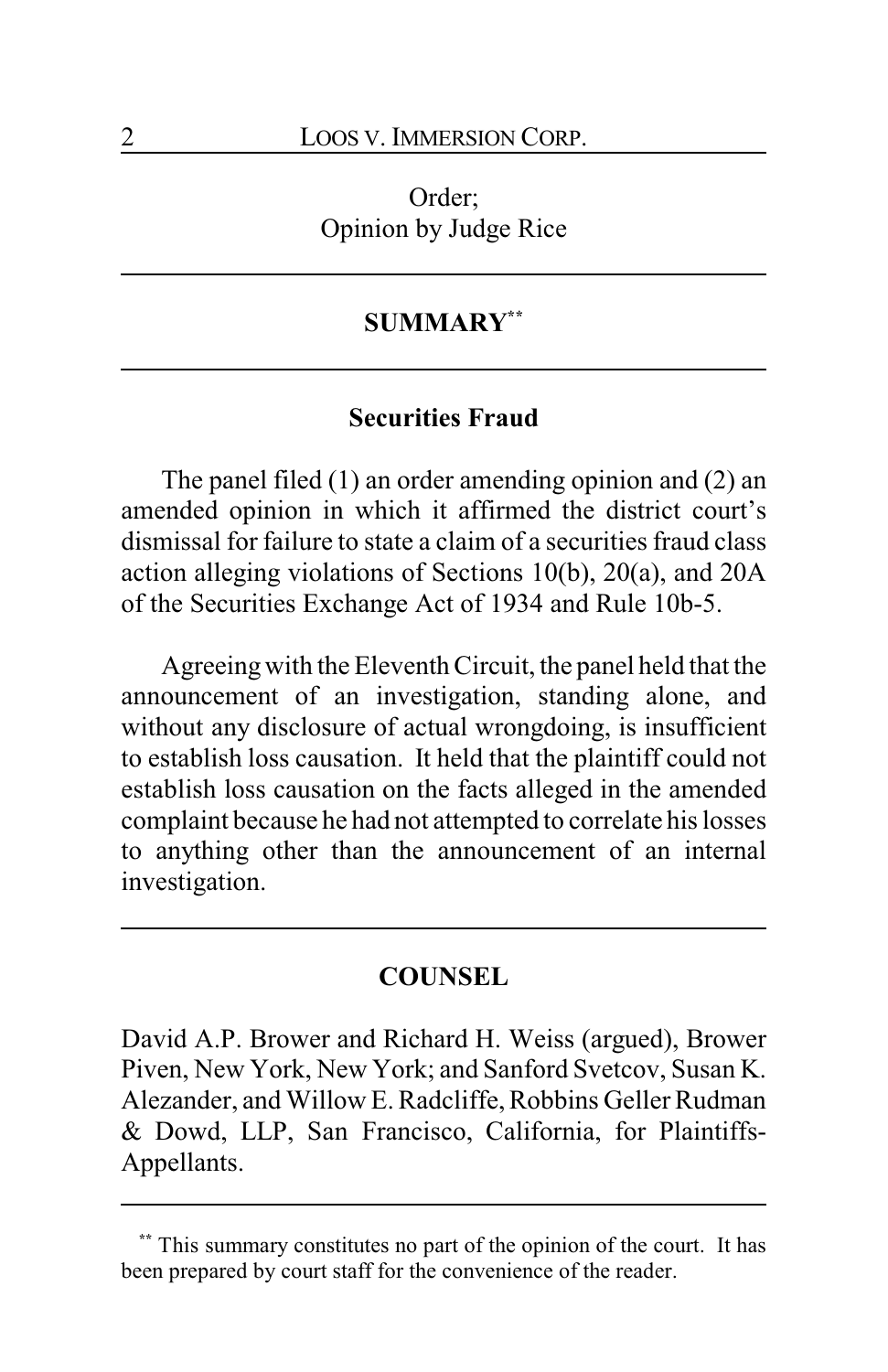Susan S. Muck, Jennifer C. Bretan (argued), and Marie C. Bafus, Fenwick & West, LLP, San Francisco, California; and Felix S. Lee, Fenwick & West, LLP, Mountain View, California, for Defendants-Appellees.

# **ORDER**

The Opinion filed on August 7, 2014, is hereby amended as follows: At the end of the final sentence of the first full paragraph on page 18 (now page 19), the following footnote 3 is appended:

> We do not mean to suggest that the announcement of an investigation can *never* form the basis of a viable loss causation theory. Like the Eleventh Circuit, we merely hold that the announcement of an investigation, "standing alone and without any subsequent disclosure of actual wrongdoing, does not reveal to the market the pertinent truth of anything, and therefore does not qualify as a corrective disclosure." *Meyer*, 710 F.3d at 1201 n.13 (internal quotation marks omitted). To the extent an announcement contains an express disclosure of actual wrongdoing, the announcement alone might suffice.

An amended opinion is filed concurrently with this Order. No further petitions for panel rehearing or rehearing en banc will be entertained.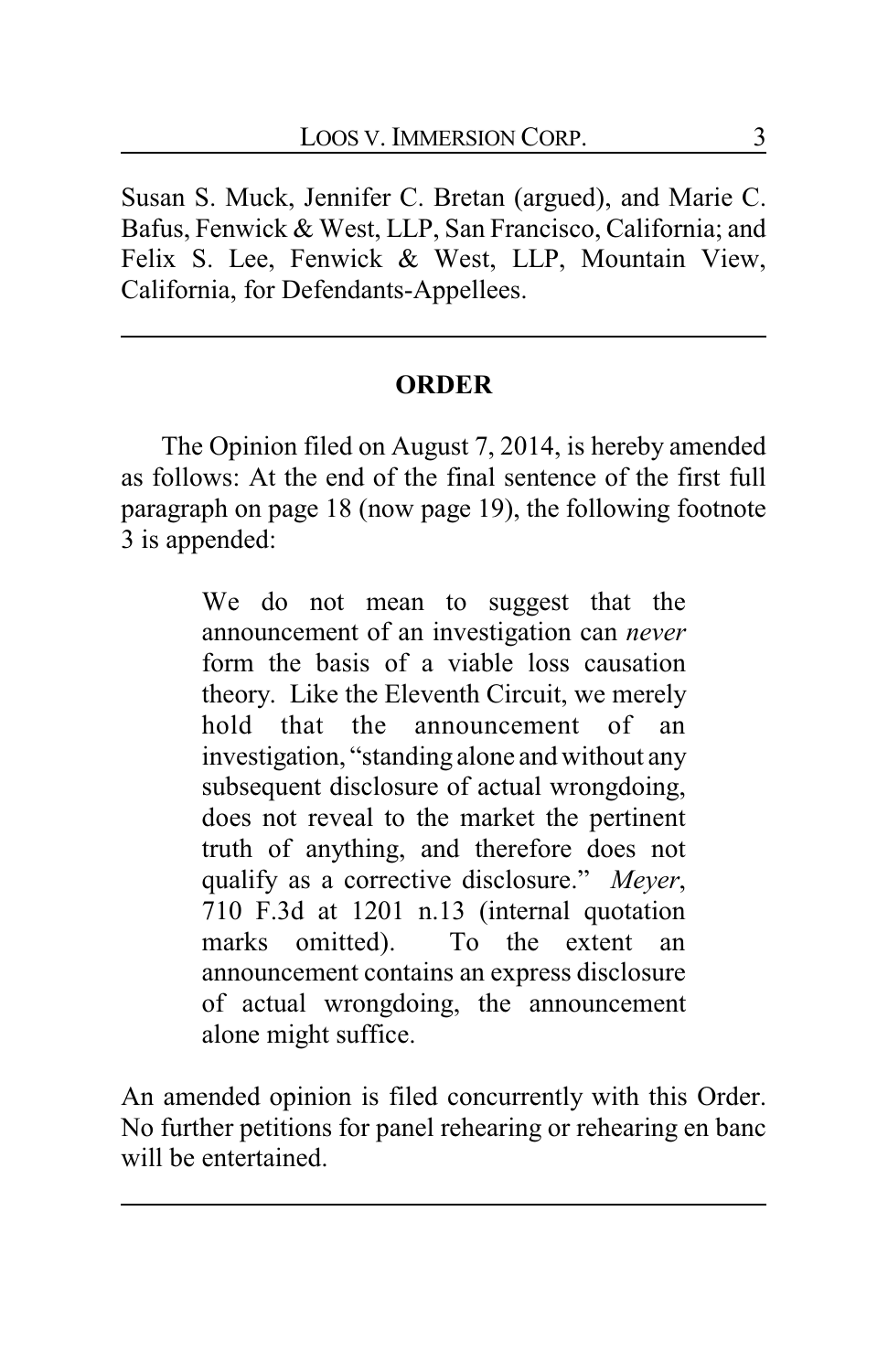## **OPINION**

RICE, District Judge:

Plaintiff John Loos appeals the district court's dismissal of his securities fraud class action for failure to state a claim. Plaintiff argues that the district court erred by analyzing his allegations of scienter in isolation rather than "collectively" as mandated by *Tellabs, Inc. v. Makor Issues & Rights, Ltd.*, 551 U.S. 308 (2007). Plaintiff further challenges the district court's conclusion that he failed to establish loss causation by alleging a precipitous decline in Immersion Corp.'s stock price on the heels of a July 1, 2009 press release announcing an internal investigation into the company's revenue accounting practices.

We hold that the announcement of an investigation, standing alone, is insufficient to establish loss causation. We further conclude that Plaintiff cannot establish loss causation on the facts alleged in the amended complaint because he has not attempted to correlate his losses to anything other than the announcement of an internal investigation. We therefore affirm the district court on this loss causation issue. We do not reach Plaintiff's arguments regarding scienter.

#### **I.**

Immersion Corporation ("Immersion") is a publiclytraded company listed on the NASDAQ stock exchange. Immersion develops and licenses "haptics" technology, which, in broad strokes, allows high-tech electronic devices to produce tactile feedback to the user. One example of a haptics-enabled device is a smartphone that produces a "pulse" or a "pushback" sensation when the user clicks a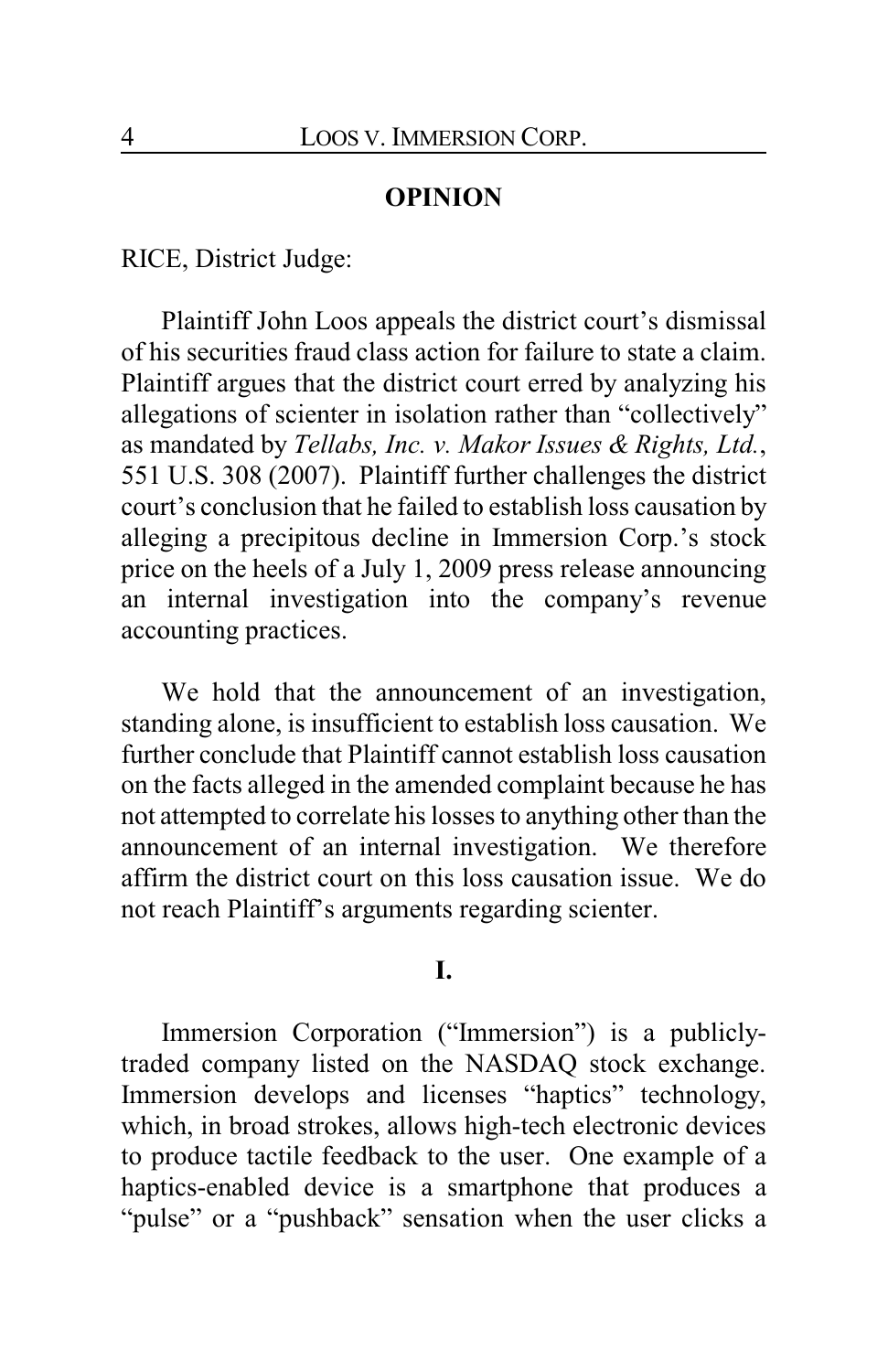button on the screen. At the times relevant to this appeal, Immersion focused primarily on developing haptics technology for use in handheld electronics and medical training devices.

Plaintiff John Loos ("Plaintiff") and several other purchasers of Immersion stock filed class actions against Immersion in the Northern District of California in late 2009. The district court consolidated the cases and appointed Plaintiff to represent the putative class. Plaintiff subsequently filed a consolidated complaint on behalf of himself and a class of shareholders who purchased Immersion stock between May 3, 2007, and July 1, 2009 (the "class period"). This complaint alleged violations of Sections 10(b), 20(a) and 20A of the Securities Exchange Act of 1934 and Rule 10b-5 of the Securities and Exchange Commission's implementing regulations. Named as defendants were Immersion and five of its top executives, Defendants Victor Viegas, Clent Richardson, Stephen Ambler, Richard Vogel and Daniel Chavez.

Defendants moved to dismiss the complaint on June 15, 2010, for failure to state a claim. The district court granted the motion on March 11, 2011, ruling, *inter alia*, that Plaintiff failed to adequately plead the scienter and loss causation elements of his claims. Finding that these deficiencies could potentially be cured, the district court granted Plaintiff leave to amend.

Plaintiff filed an amended complaint asserting the same causes of action on April 29, 2011.**<sup>1</sup>** Defendants filed a

**<sup>1</sup>** Daniel Chavez was not named as a defendant in Plaintiff's amended complaint and is not a party to this appeal.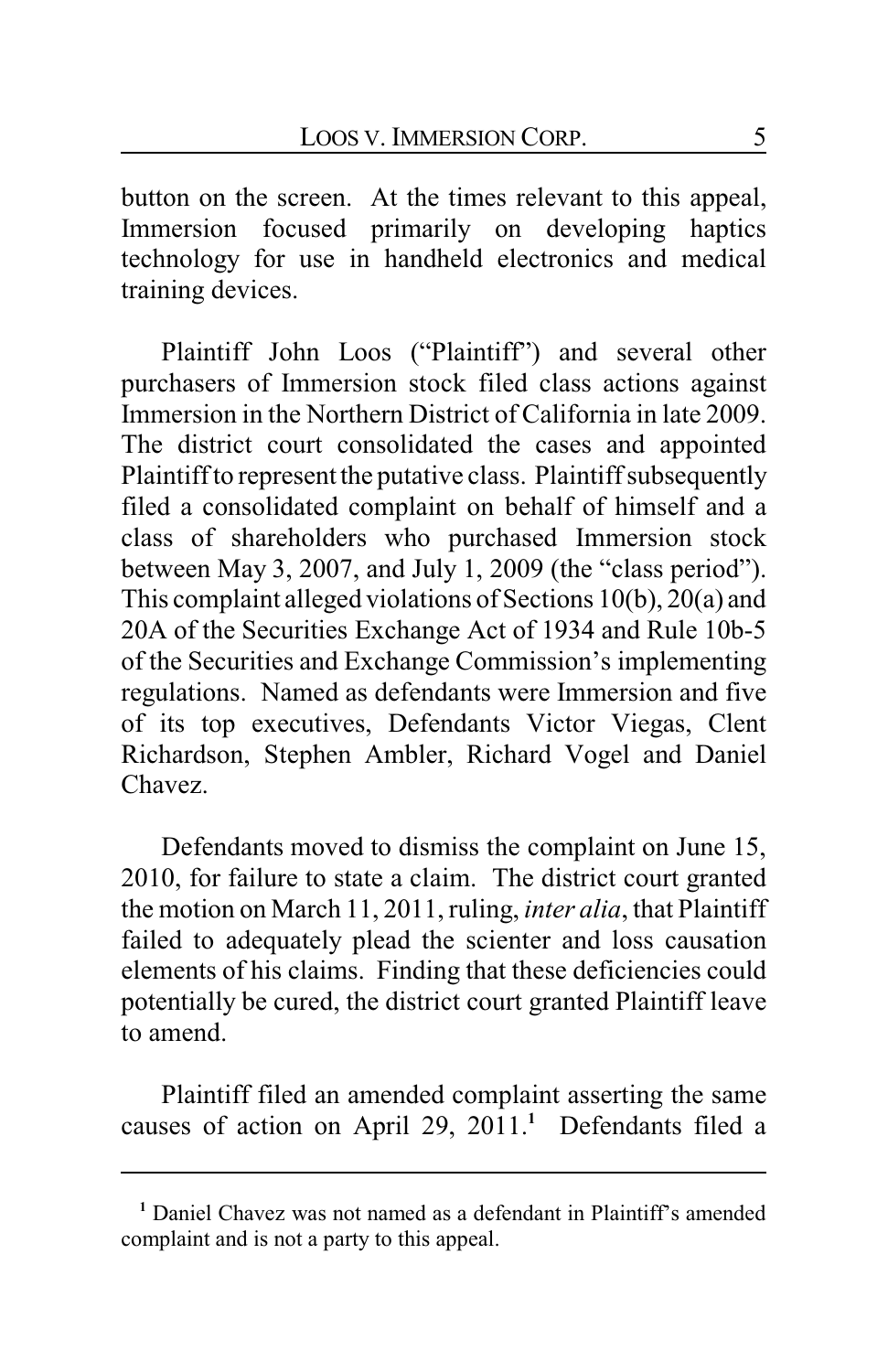second motion to dismiss on July 1, 2011. The district court granted the motion on December 16, 2011, concluding, once again, that Plaintiff failed to plausibly allege the scienter and loss causation elements of his claims. Because Plaintiff had failed to correct the deficiencies identified in its prior dismissal order, the district court dismissed the amended complaint with prejudice.

Plaintiff now appeals.

## **II.**

From the time it went public in 1999 until the fourth quarter of 2006 ("4Q06"**<sup>2</sup>** ), Immersion did not turn a profit. Although the company appeared to be poised for growth, it struggled to control its operating costs. During this period, Immersion experienced significant pressure from its investors to "ramp up" to sustained profitability.

Immersion's fortunes appeared to change in 1Q07, when the company settled a patent infringement claim against a large electronics manufacturer for \$150 million. With the receipt of these funds, Immersion was able to report its first profitable quarter as a publicly traded company. Although the companywas pleased with the impact of the settlement on its balance sheet, it recognized that investors would not be content with a one-time influx of capital. Thus, Immersion announced during a conference call about 1Q07 earnings that it would invest the settlement funds in new growth initiatives that would translate to profitable quarters and sustained revenue growth for the remainder of 2007.

**<sup>2</sup>** For convenience, we will use this abbreviation format for all financial quarters throughout our opinion.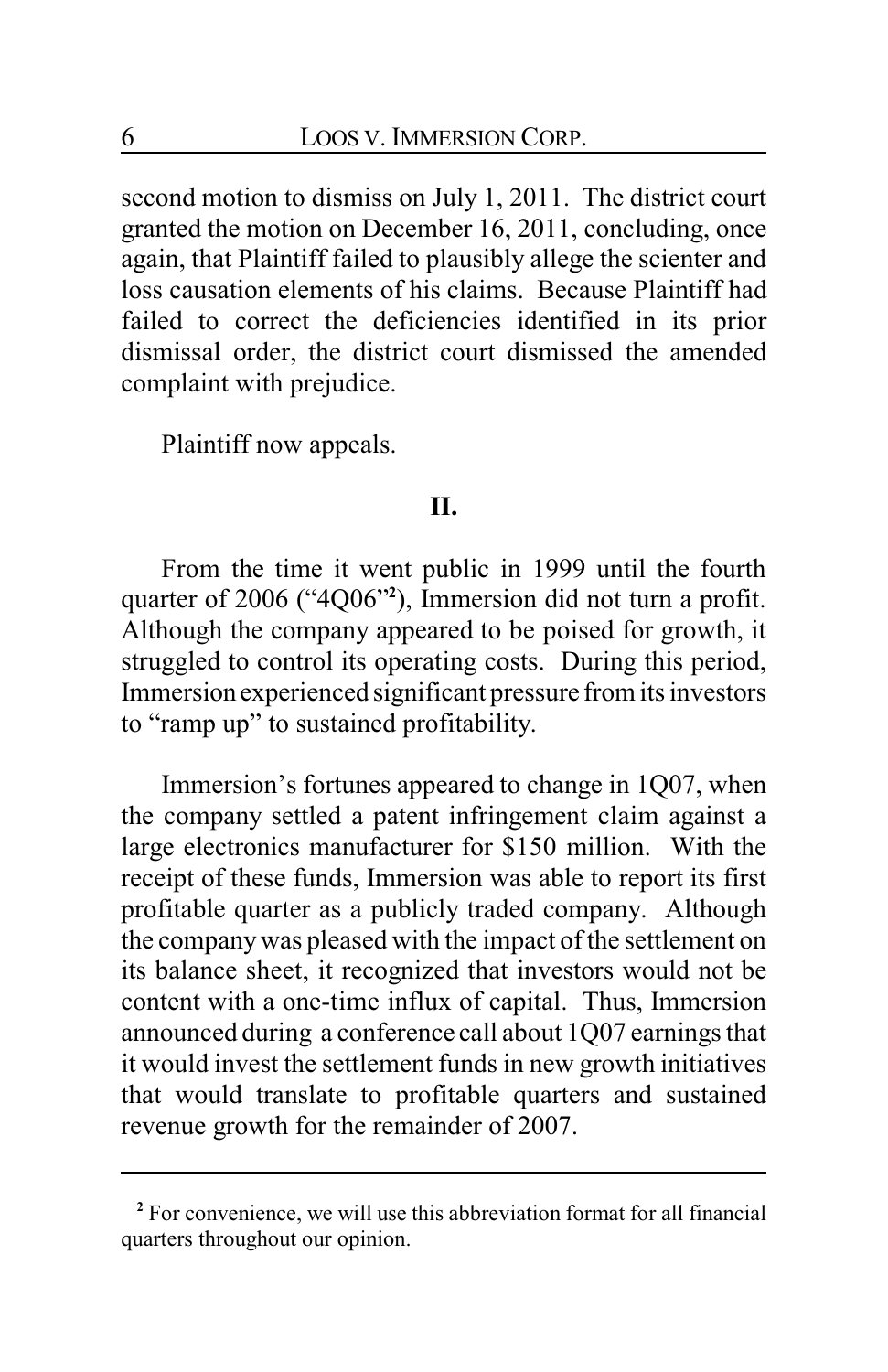Immersion disclosed its 2Q07 earnings on August 2, 2007. In a press release, the company's CEO, Defendant Victor Viegas, announced that Immersion had achieved "back-to-back profitable quarters" as a result of strong sales in its Medical Division. On a subsequent conference call with investors, Viegas reported that Medical Division revenues had grown 19% over the second quarter of 2006 and were poised for further growth. When asked about Immersion's prospects for growth internationally, Viegas stated that the company anticipated considerable success marketing its medical products in China.

Immersion released its 3Q07 financial results on November 1, 2007. In a press release announcing the results, Immersion proclaimed that it had achieved "three consecutive profitable quarters" and had experienced "very strong yearto-date revenue growth." On a subsequent earnings call, Viegas informed investors that the company's Medical Division revenues had grown 39% over the third quarter of 2006.

Immersion reported its 4Q07 earnings on February 28, 2008. In yet another press release, the company declared that it had achieved "profitability in each of the four quarters" in 2007. During a conference call with investors, Viegas boasted that the company's 4Q07 and fiscal year 2007 results were "the best in Immersion's history." Immersion's CFO, Defendant Stephen Ambler, reiterated that these numbers were "record highs."

Unfortunately, Immersion's momentum stalled in early 2008. On May 1, 2008, Immersion announced a net loss of \$2.6 million for 1Q08. Despite this disappointing news, Ambler emphasized to investors that Medical Division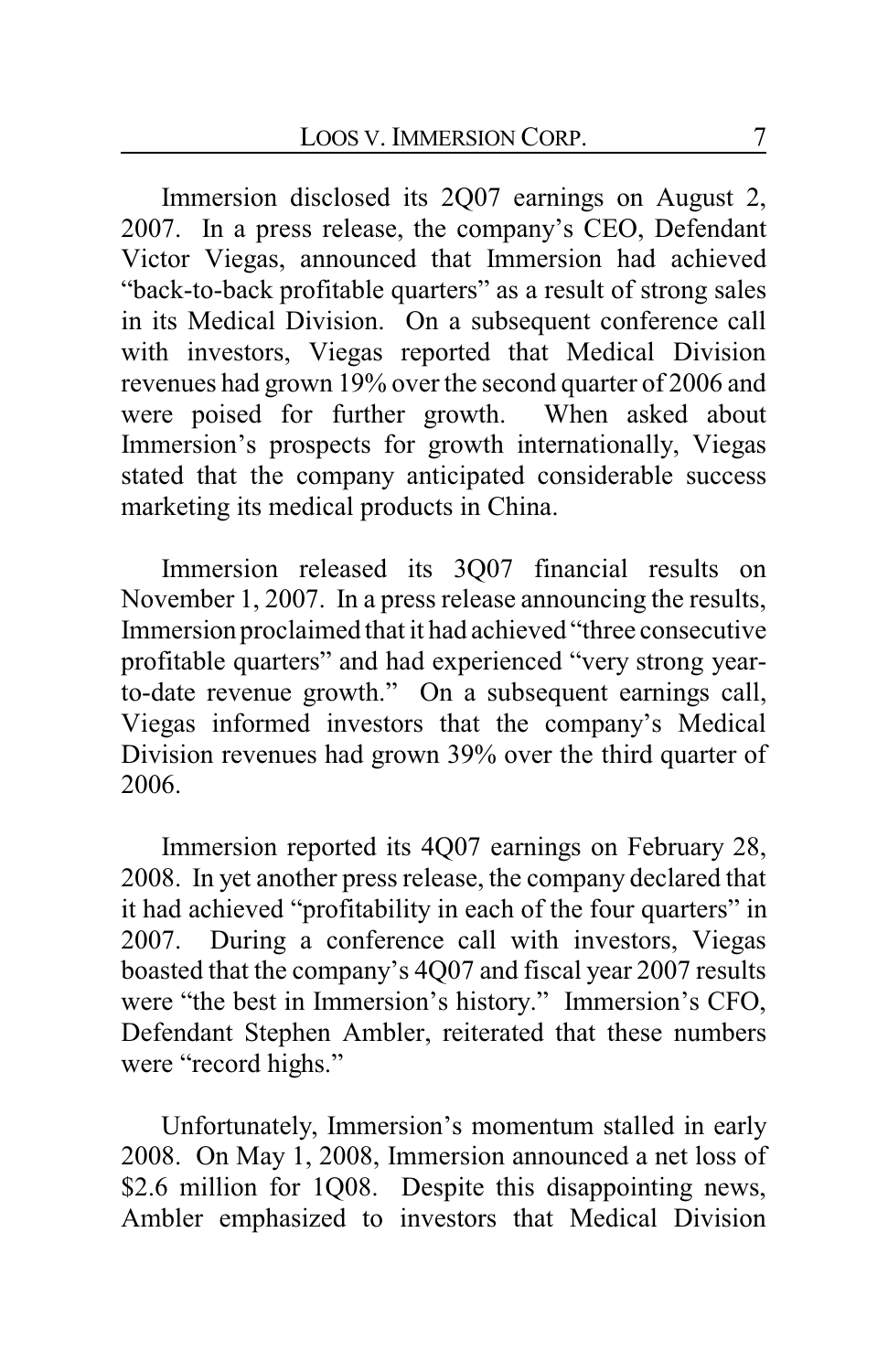revenues had increased by 13% over 1Q07 and would continue to drive growth. When questioned about the company's progress internationally, Viegas forecast that Immersion would see a "dramatic increase" in Medical Division revenues over the next three quarters.

On July 31, 2008, Immersion announced a net loss of \$3.1 million for 2Q08. In an effort to put a positive spin on this disappointing news, Immersion highlighted in a press release that its total revenue had grown by 8% over 2Q07 and by 16% over the first six months of 2007. Defendant Clent Richardson, who by that time had succeeded Viegas as CEO, further emphasized that Immersion was beginning to see significant returns on its investments internationally: "We are already seeing positive and measurable results from our investments. Second quarter of international revenues reached \$4.5 million, almost 50% of total [company] revenue, and an increase of 25% compared to the year-ago quarter."

Immersion released its 3Q08 results on October 30, 2008. After adjusting for a one-time charge related to the settlement of a lawsuit, the company reported a net loss of \$4.3 million. Once again, Immersion attempted to focus investors' attention on revenue growth. In a press release, the company announced that it had exceeded \$10 million in quarterly revenue for the first time in its history. During an earnings call, Ambler explained that \$5.6 million of this sum had come from international medical sales, a figure that represented a 112% year-over-year increase. Richardson further reported that "[o]verseas revenue for medical grew more than 3 times over [3Q07]."

Immersion announced its 4Q08 earnings on March 2, 2009. Adjusting for a one-time charge related to the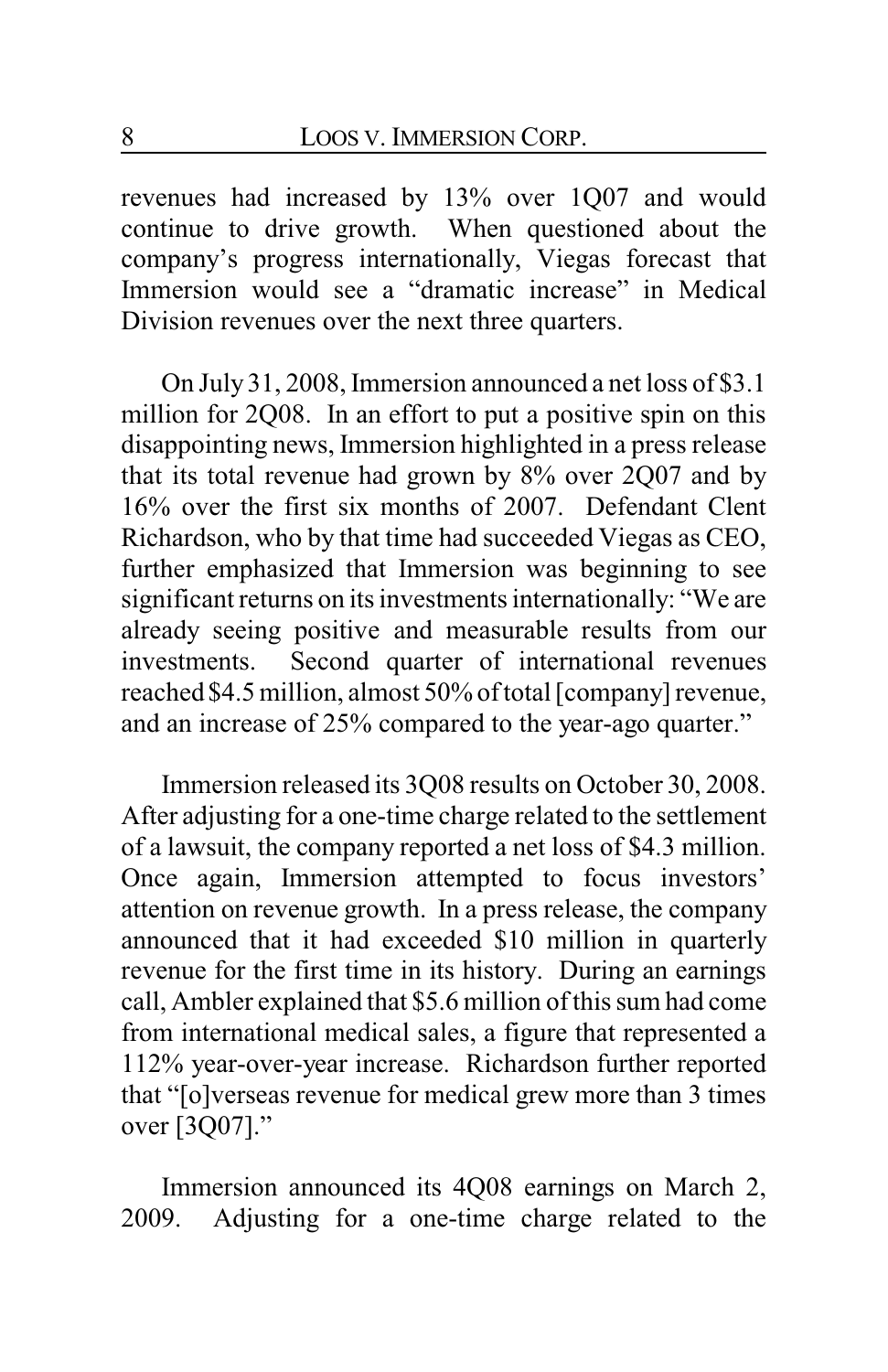divestiture of a business segment, the company reported a net loss of \$7.1 million. In contrast to the revenue growth reported for the prior three quarters, Immersion's 4Q08 revenues declined 9% over the prior year period. Despite these poor results, Immersion highlighted to investors that it "continued to see strong growth in international sales with [the] medical line of business. Medical international revenues grew 135% over the year-ago period, and also grew 24% sequentially."

Results for 1Q09 were announced on May 4, 2009. Immersion reported a net loss of \$7.5 million and only a 1% increase in revenues over the prior year period. The company also announced a 16% decrease in medical revenues over the prior year period. Immersion conceded that the Medical Division "ha[d] not met revenue expectations."

Shortly thereafter, on July 1, 2009, Immersion disclosed a potential problem with its previously reported revenues. In a press release issued before the stock market opened, the company revealed that it had launched an internal investigation into revenue recognition practices in its Medical Division:

> [T]he Audit Committee of the Board of Directors of Immersion Corporation ("Immersion") is conducting an internal investigation into certain previous revenue transactions in its Medical line of business. The investigation is being conducted with the assistance of outside counsel. The Audit Committee has not yet determined the impact, if any, to Immersion's historical financial statements. As a result of this investigation,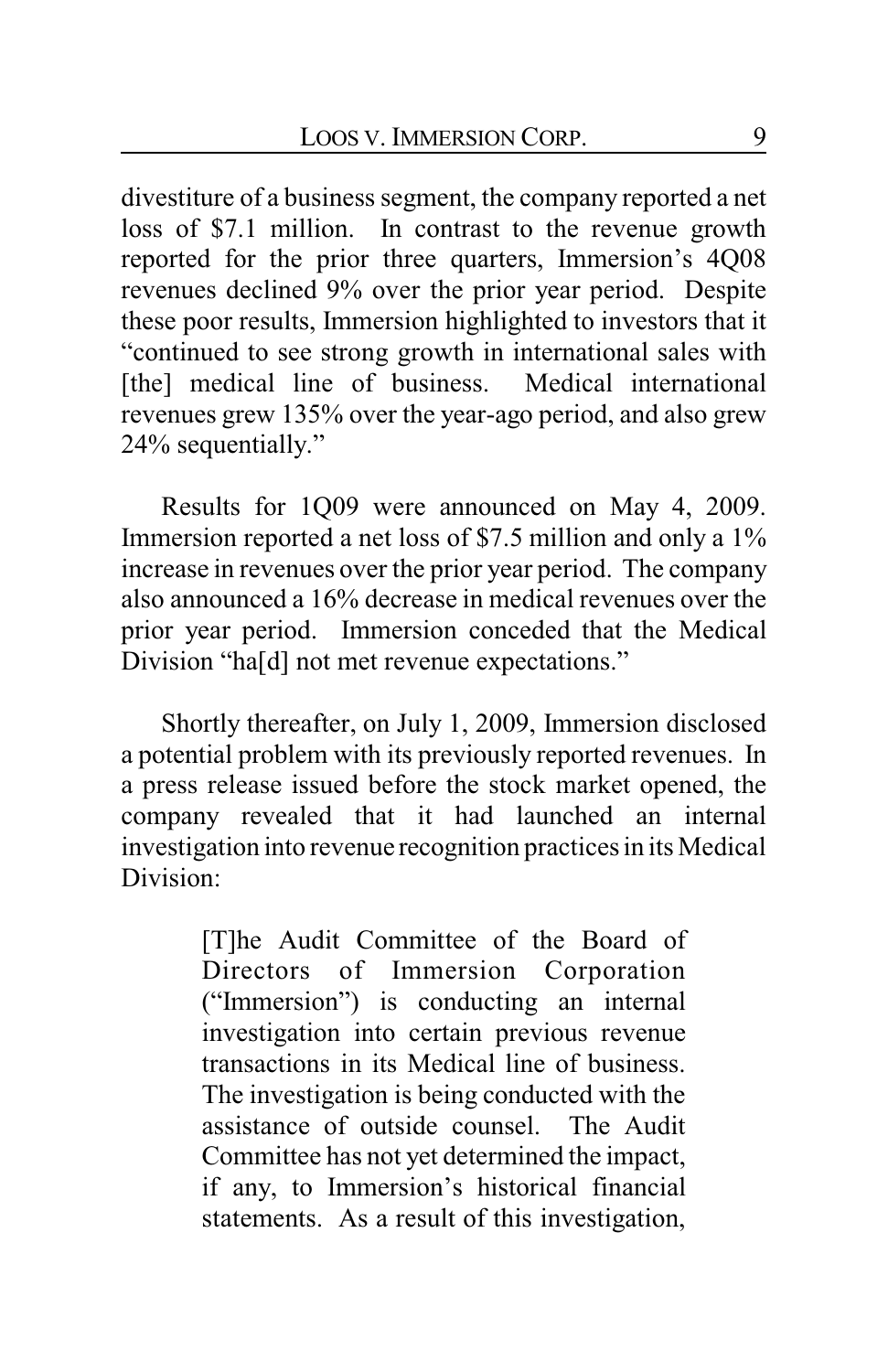Immersion may discover information that could raise issues with respect to its previously-reported financial information, which could be material. Immersion will not be able to evaluate the full impact of the aforementioned matters until the Audit Committee completes its review and further analysis is completed.

Immersion's stock price dropped over 23% to close at \$3.80 per share on this news.

On August 10, 2009, Immersion advised investors that its prior financial statements "should no longer be relied upon" due to irregularities with "certain revenue transactions" in the Medical Division. The company further disclosed that, as a result of these irregularities, it would restate its financials for fiscal year 2008 at a later date.

Immersion disclosed the findings of its internal investigation on February 8, 2010. In an amended Form 10- K/A filed with the Securities and Exchange Commission ("SEC"), the company admitted to having made "errors in . . . the recording of revenue transactions from [its] Medical line of business." More specifically, Immersion revealed that it had recognized sales revenue prematurely, in violation of generally accepted accounting principles ("GAAP") and its own internal policies, in three main areas: (1) on orders shipped to a Chinese customer pursuant to a "side agreement" that granted the customer unauthorized shipping and payment terms; (2) on orders of products that were either "not available" or "not fully developed" when sold; and (3) on orders that were not promptly delivered, that included nonstandard terms, or that lacked probable collectability. As a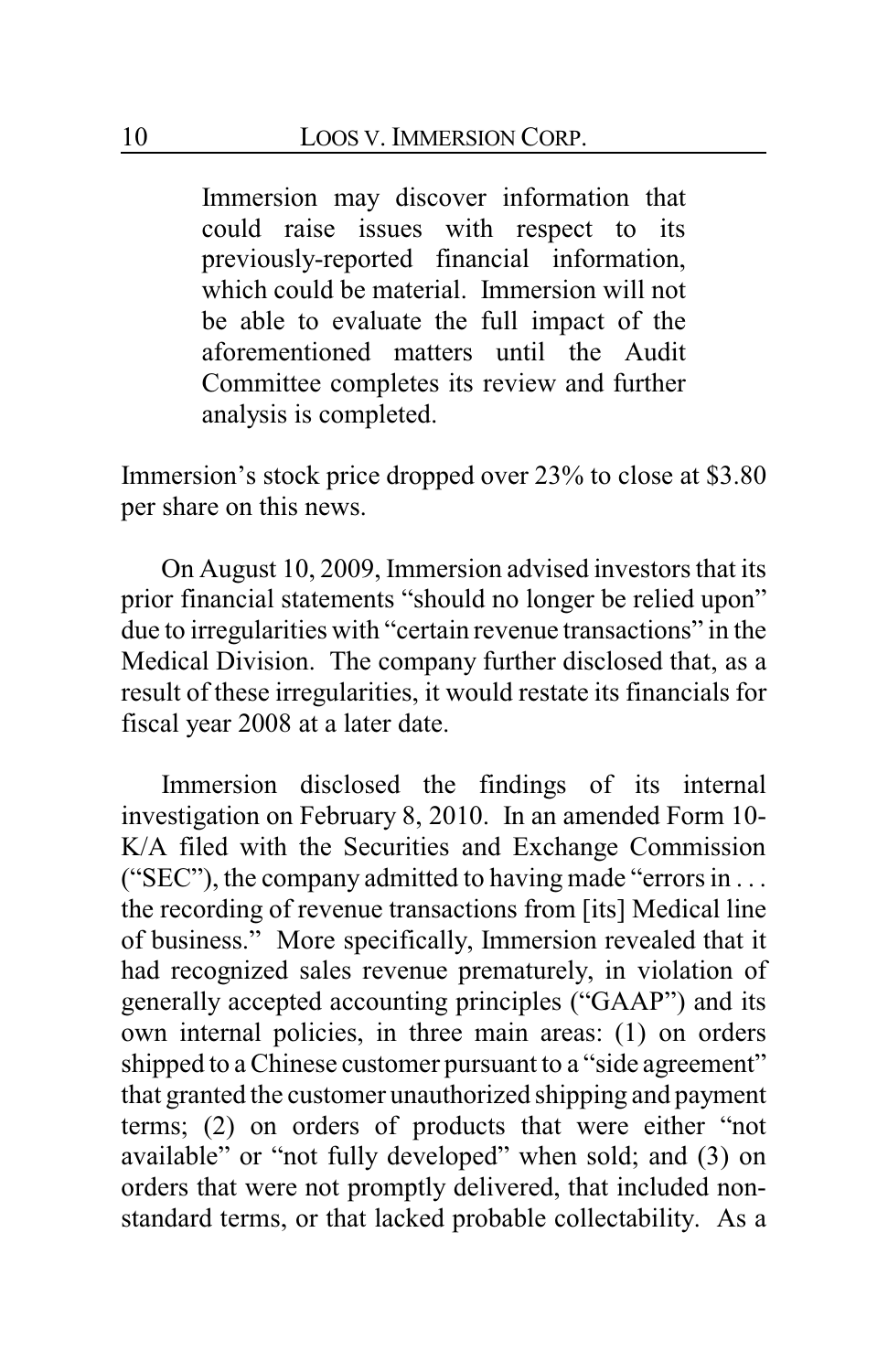result of these errors, Immersion restated its earnings for 2006, 2007, 2008 and 1Q09. The most significant impact of the restatement was on fiscal year 2008, in which Immersion reversed \$623,000 in medical sales revenue and deferred another \$3 million to later periods.

## **III.**

We have jurisdiction over this appeal pursuant to 28 U.S.C. § 1291. We review the dismissal of a securities fraud claim under Federal Rule of Civil Procedure 12(b)(6) de novo. *Zucco Partners, LLC v. Digimarc Corp.*, 552 F.3d 981, 989 (9th Cir. 2009). The scope of our review is "generally limited to the face of the complaint, materials incorporated into the complaint by reference, and matters of which we may take judicial notice." *Id.* Dismissal without leave to amend is reviewed for abuse of discretion. *Id.*

#### **IV.**

Section 10(b) of the Securities Exchange Act of 1934 makes it unlawful to "use or employ, in connection with the purchase or sale of any security . . . any manipulative or deceptive device or contrivance in contravention of such rules and regulations as the Commission may prescribe as necessary or appropriate in the public interest or for the protection of investors." 15 U.S.C. § 78j(b). SEC Rule 10b-5, which implements  $\S$  10(b), prohibits the following practices "in connection with the purchase or sale of any security":

> (a) To employ any device, scheme, or artifice to defraud,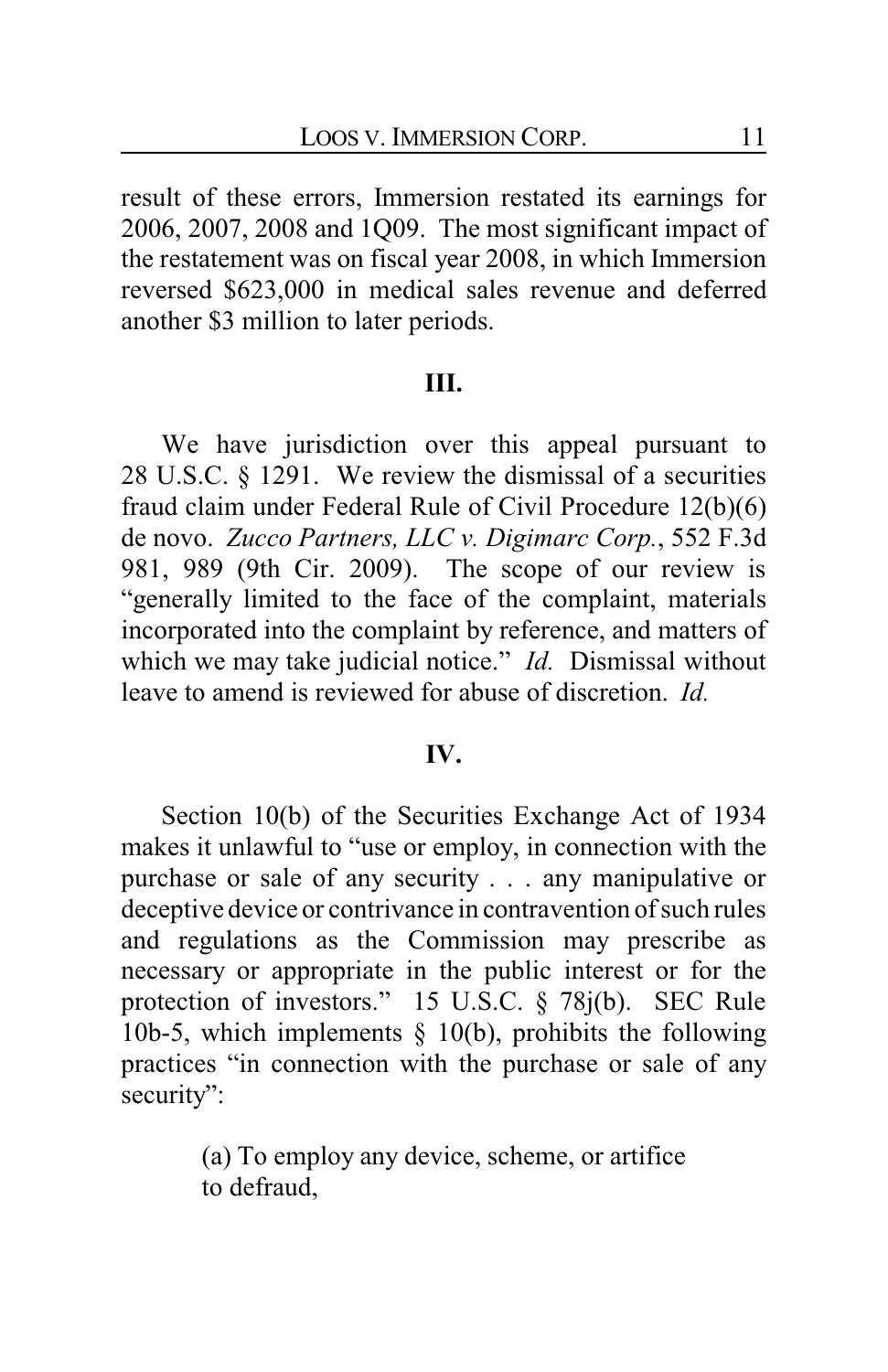(b) To make any untrue statement of a material fact or to omit to state a material fact necessary in order to make the statements made, in the light of the circumstances under which they were made, not misleading, or

(c) To engage in any act, practice, or course of business which operates or would operate as a fraud or deceit upon any person[.]

## 17 C.F.R. § 240.10b-5.

Violations of § 10(b) and Rule 10b-5 give rise to a cause of action in favor of any purchaser or seller of securities who has been injured by a company's fraudulent practices. *Tellabs, Inc. v. Makor Issues & Rights, Ltd.*, 551 U.S. 308, 318 (2007). There are six elements to a securities fraud claim under § 10(b) and Rule 10b-5: (1) a material misrepresentation or omission; (2) scienter (*i.e.*, a wrongful state of mind); (3) a connection between the misrepresentation and the purchase or sale of a security; (4) reliance upon the misrepresentation (often established in "fraud-on-the-market" cases via a presumption that the price of publicly-traded securities reflects all information in the public domain); (5) economic loss; and (6) loss causation. *Dura Pharmaceuticals, Inc. v. Broudo*, 544 U.S. 336, 341–42 (2005).

At issue here is the element of loss causation. Broadly speaking, loss causation refers to the causal relationship between a material misrepresentation and the economic loss suffered by an investor. *Id.* at 342. Ultimately, a securities fraud plaintiff must prove that the defendant's misrepresentation was a "substantial cause" of his or her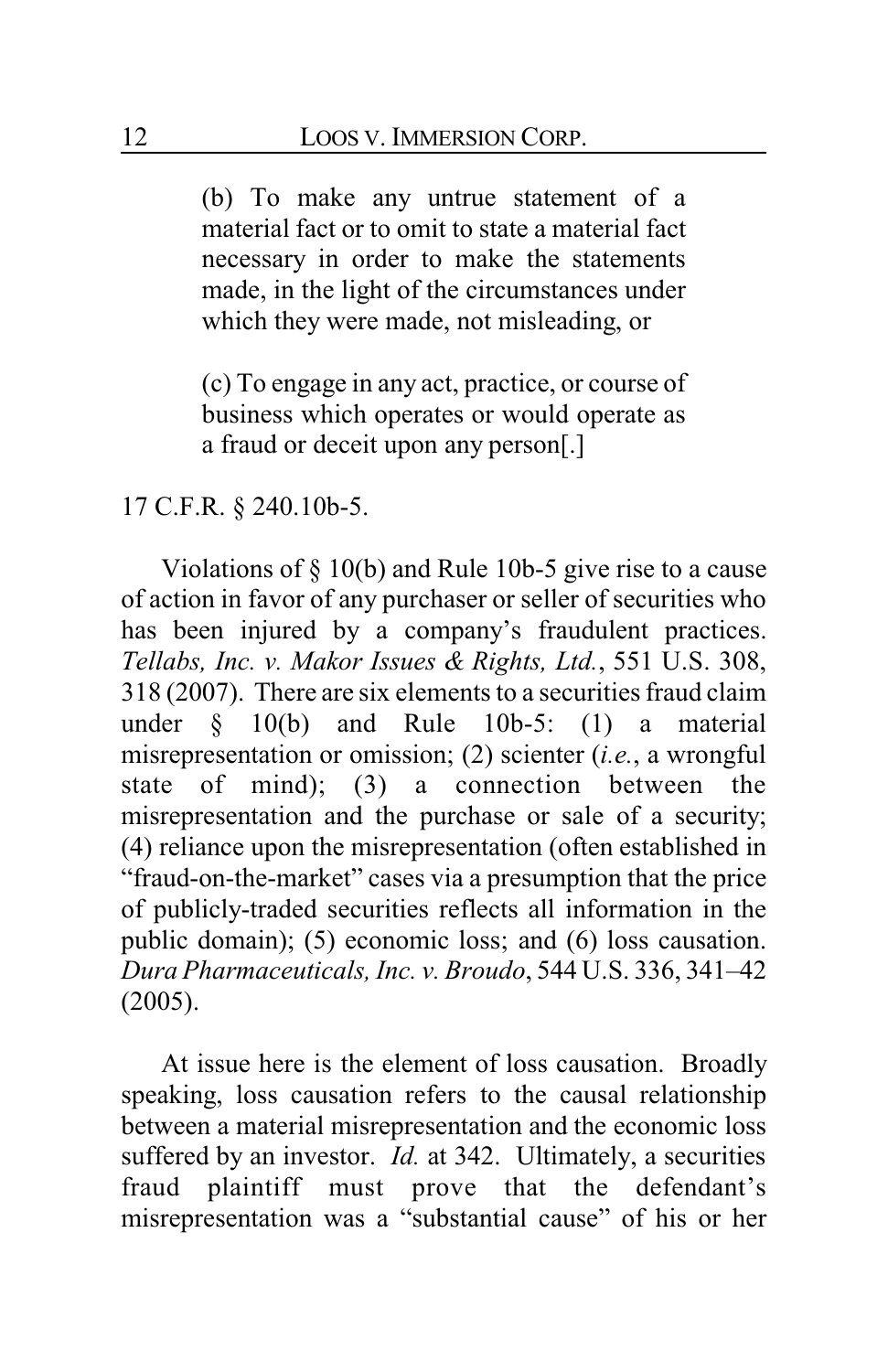financial loss. *In re Daou Sys., Inc.*, 411 F.3d 1006, 1025 (9th Cir. 2005). At the pleading stage, however, the plaintiff need only allege that the decline in the defendant's stock price was proximately caused by a revelation of fraudulent activity rather than by changing market conditions, changing investor expectations, or other unrelated factors. *Metzler Inv. GMBH v. Corinthian Colls., Inc.*, 540 F.3d 1049, 1062 (9th Cir. 2008). In other words, the plaintiff must plausibly allege that the defendant's fraud was "*revealed* to the market and *caused* the resulting losses." *Id.* at 1063 (emphasis added).

Plaintiff's overarching theory of liability is that Immersion "cooked the books" in response to mounting pressure from investors to become profitable. Specifically, Plaintiff alleges that Immersion systematically recognized medical sales revenue earlier than permitted under GAAP in order to mislead investors into believing that the company was on the cusp of finally achieving sustained profitability. As a result of this practice, Plaintiff contends, Immersion's stock price remained artificially "inflated" throughout the class period.

With regard to loss causation, Plaintiff alleges that Immersion's fraudulent accounting was revealed to the market through a series of "partial disclosures" consisting of (1) disappointing earnings results for 1Q08, 2Q08, 4Q08 and 1Q09; and (2) the subsequent announcement of an internal investigation into prior revenue transactions. The gravamen of Plaintiff's loss causation theory is that Immersion's disappointing financial results signaled that the company lacked the "growth drivers and profitability" that it had previously claimed, and that the subsequent announcement of an investigation into prior revenue transactions confirmed that Immersion had fraudulently overstated its historical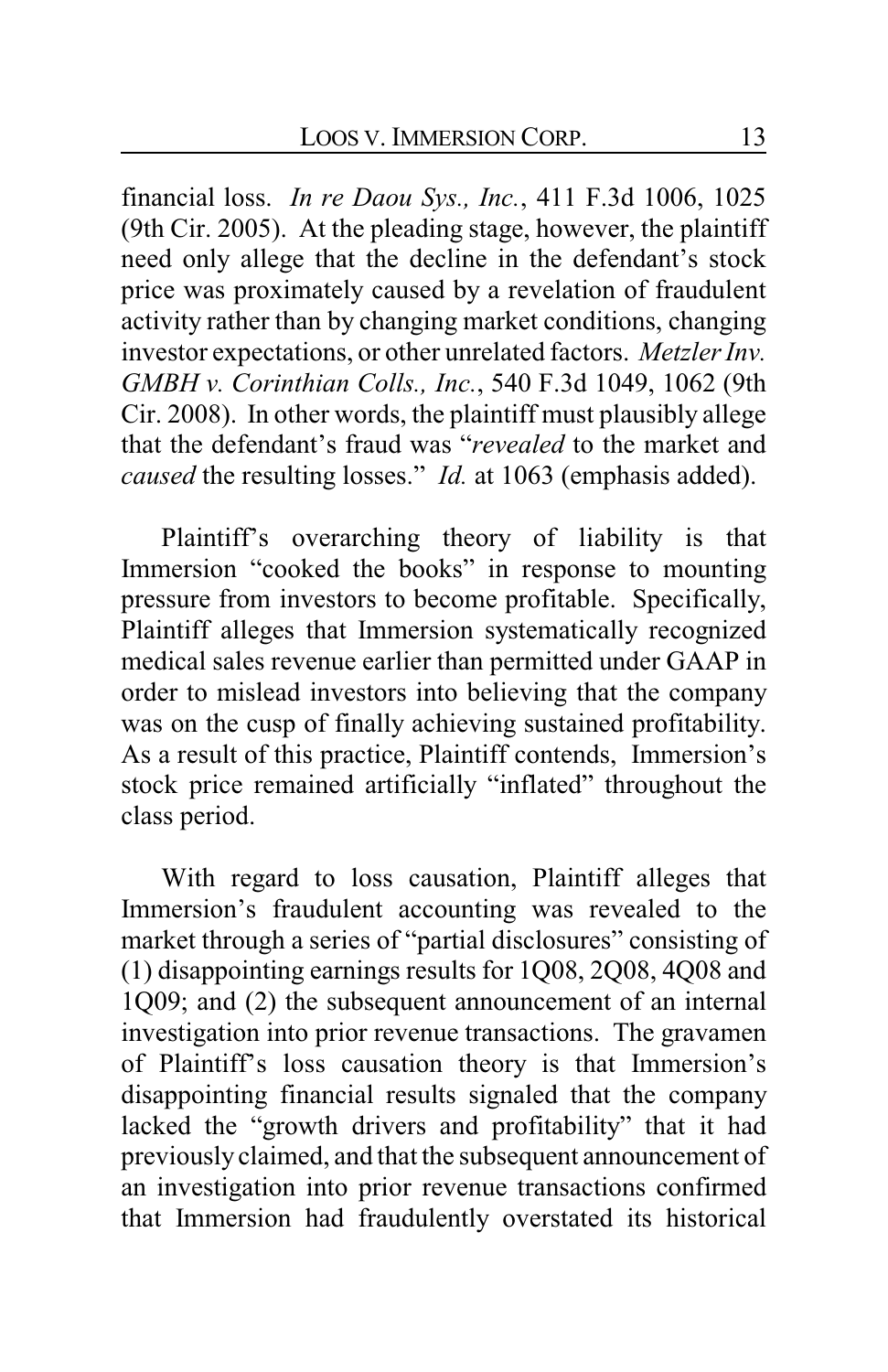revenues. Most notably for purposes of the instant case, Plaintiff alleges that Immersion's July 1, 2009 announcement of an internal investigation completed the revelation of fraud to the market and removed all inflation from the company's stock price:

> As a direct result of [D]efendants' July 1, 2009 disclosure, Immersion's stock price fell 23% in one day...to close at \$3.80 per share[.] This drop resulted in a market capitalization loss of \$31.9 million and removed the inflation from Immersion's publicly traded securities, causing real economic loss to investors who had purchased the securities during the Class Period.

#### **A.**

The district court concluded that the allegations regarding Immersion's disappointing financial results were insufficient to establish loss causation as a matter of law. We agree. As the district court correctly recognized, our precedent requires a securities fraud plaintiff to allege that the market "learned of and reacted to th[e] fraud, as opposed to merely reacting to reports of the defendant's poor financial health generally." *Metzler*, 540 F.3d at 1063; *see also In re Oracle Corp. Sec. Litig.*, 627 F.3d 376, 392, 394 (9th Cir. 2010) (holding that an earnings miss, standing alone, is insufficient to establish loss causation; the market must have learned of and reacted to the company's fraudulent *practices* as opposed to the financial impact of those practices). Immersion's disappointing earnings for 1Q08, 2Q08, 4Q08 and 1Q09 are merely indicative of poor financial health; they do not tend to suggest that the company had engaged in fraudulent accounting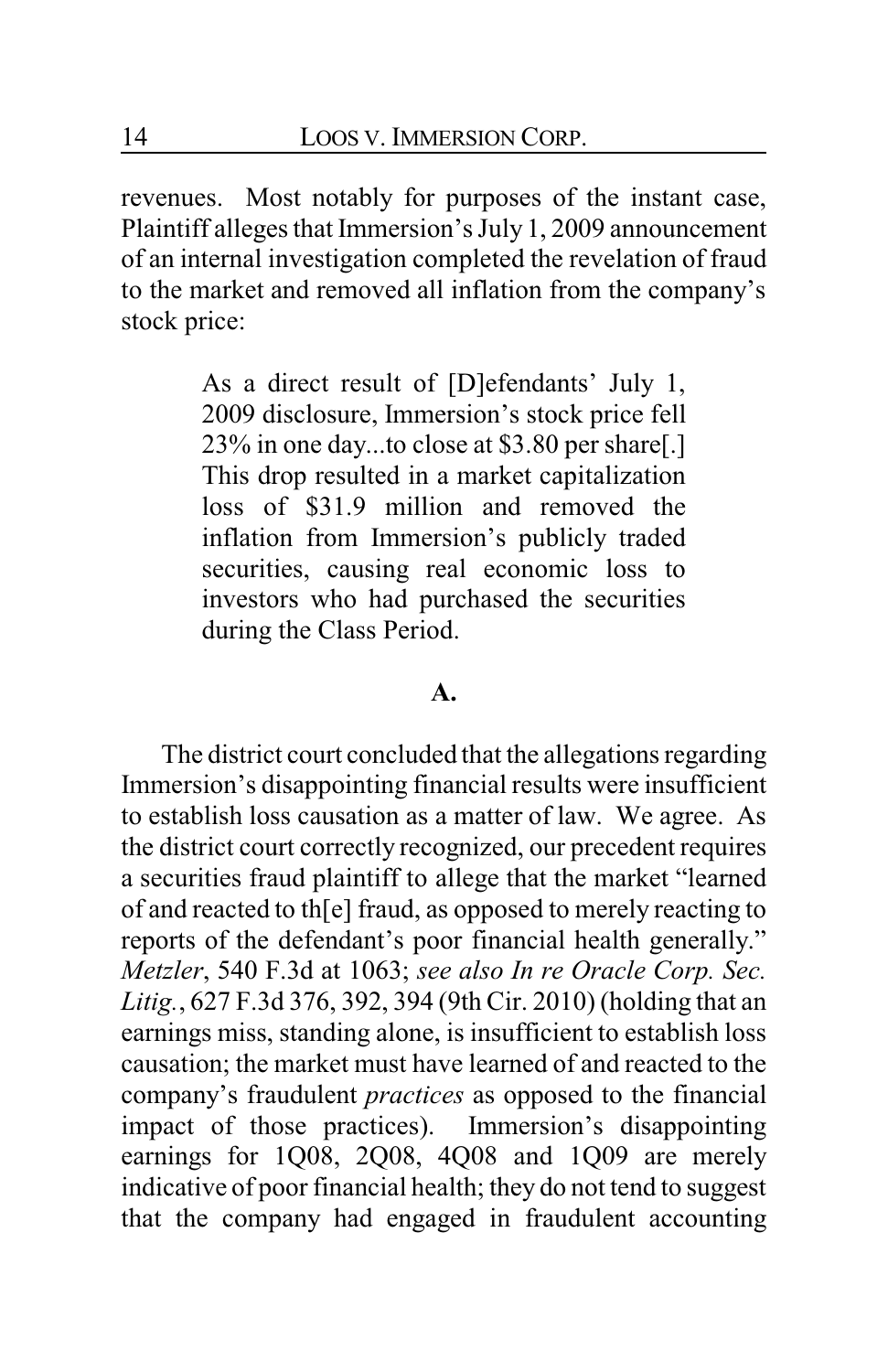practices. At bottom, these disclosures simply reveal that Immersion failed to meet its revenue goals.

Our decision in *Daou* does not dictate a different result. Like Plaintiff, the investors in *Daou* alleged that their losses were caused, at least in part, by the defendant's announcement of "dismal" financial results. 411 F.3d at 1025–26. According to the investors, these disappointing results were the direct result of the defendant systematically recognizing revenue prematurely in violation of GAAP. *Id.* at 1026. The district court dismissed the complaint, ruling that the investors had not adequately linked the disappointing earnings (and the ensuing drop in the defendant's share price) to the alleged accounting fraud. *Id.*

We reversed, holding that the investors had alleged a plausible connection between the disappointing earnings and the alleged fraud. *Id.* at 1026–27. Crucial to our holding was the fact that the defendant's earnings statement revealed more than \$10 million in unbilled receivables in a "work in progress" account. *Id.* at 1026. Having previously taken note of allegations that the defendant recognized revenue on contracts for which "little or no labor had yet taken place" (including one anticipated contract that the defendant ultimately lost to a competitor), *id.* at 1019–20, we concluded that \$10 million in unbilled revenue was sufficiently suggestive of accounting fraud to survive a motion to dismiss. *Id.* at 1026–27.

Unlike the disappointing earnings disclosure in *Daou*, Immersion's 1Q08, 2Q08, 4Q08 and 1Q09 results do not reveal any information from which revenue accounting fraud might reasonably be inferred. In fact, the only disclosure that might arguably support an inference of fraud is the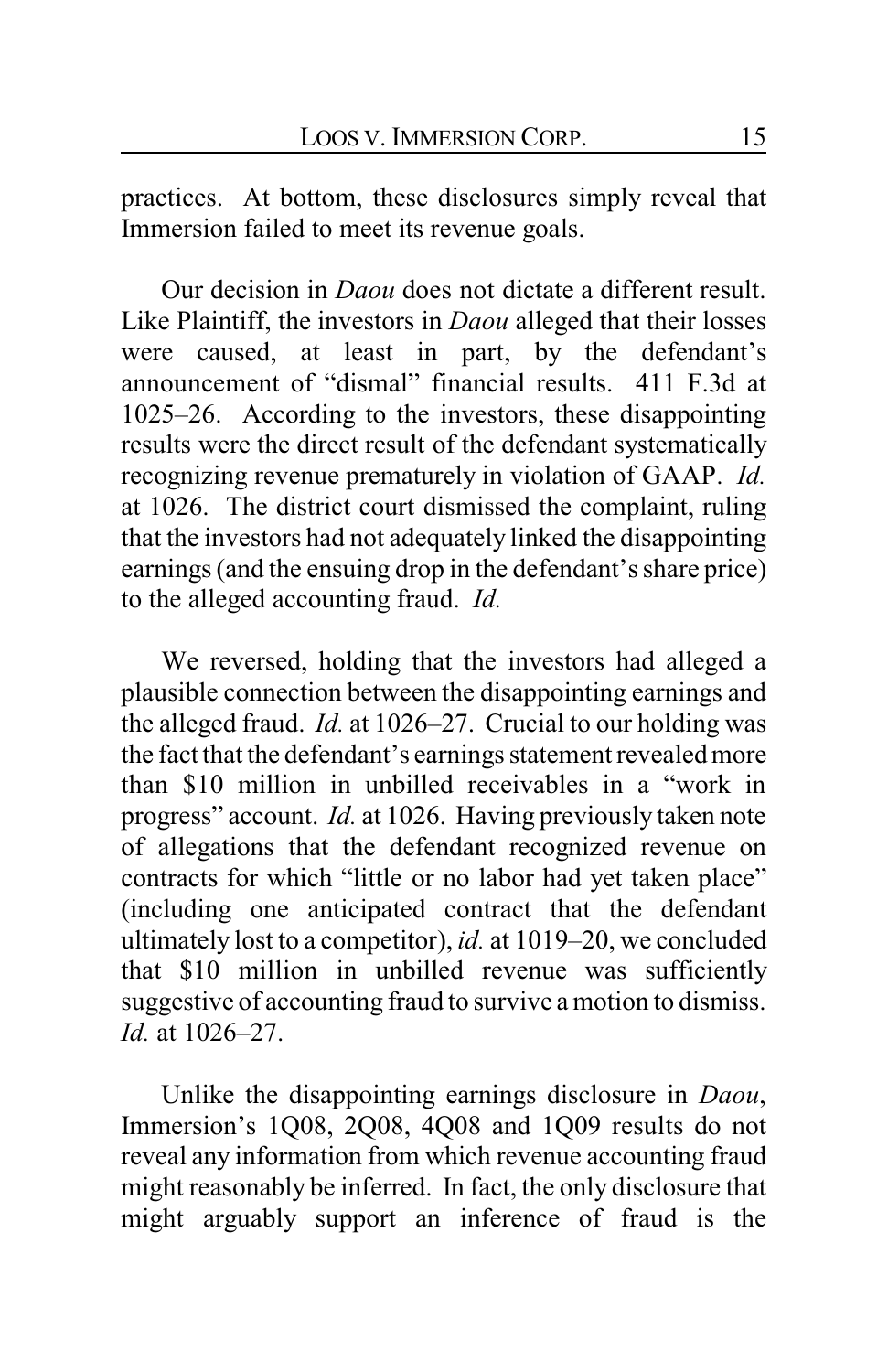company's statement during a 1Q09 earnings call that "payments [were] not taking place on a timely basis from some of [its] overseas customers." But this revelation comes nowhere close to the circumstances presented in *Daou*. For one thing, the missing revenue at issue here had actually been billed to a client. More importantly, however, this statement reveals very little about the reason for the underlying problem. Whereas a "rapidly escalating work in progress account represent[ing] over \$10 million in unbilled receivables" supports an inference of premature revenue recognition on a monumental scale, *see id.* at 1026, a single offhand reference to slower than normal collection of accounts receivable does not. Accordingly, we find no error in the district court's analysis of Immersion's 1Q08, 2Q08, 4Q08 and 1Q09 financial results.

#### **B.**

With regard to the July 1, 2009 announcement, the district court ruled that "the announcement of an investigation, standing alone, does not give rise to a viable loss causation allegation." We have never squarely addressed whether the disclosure of an internal investigation can satisfy the loss causation element of a § 10(b) and Rule 10b-5 claim. On one hand, we have stated that a securities fraud plaintiff is not required to allege an outright admission of fraud to survive a motion to dismiss. *See Metzler*, 540 F.3d at 1064 ("[N]either *Daou* nor *Dura* require an admission or finding of fraud before loss causation can be properly pled."). This statement supports Plaintiff's argument that the disclosure of an investigation, which raises the prospect of fraud, is relevant to establishing loss causation. On the other hand, we have stated in the very same breath that a mere "risk" or "potential" for fraud is insufficient to establish loss causation.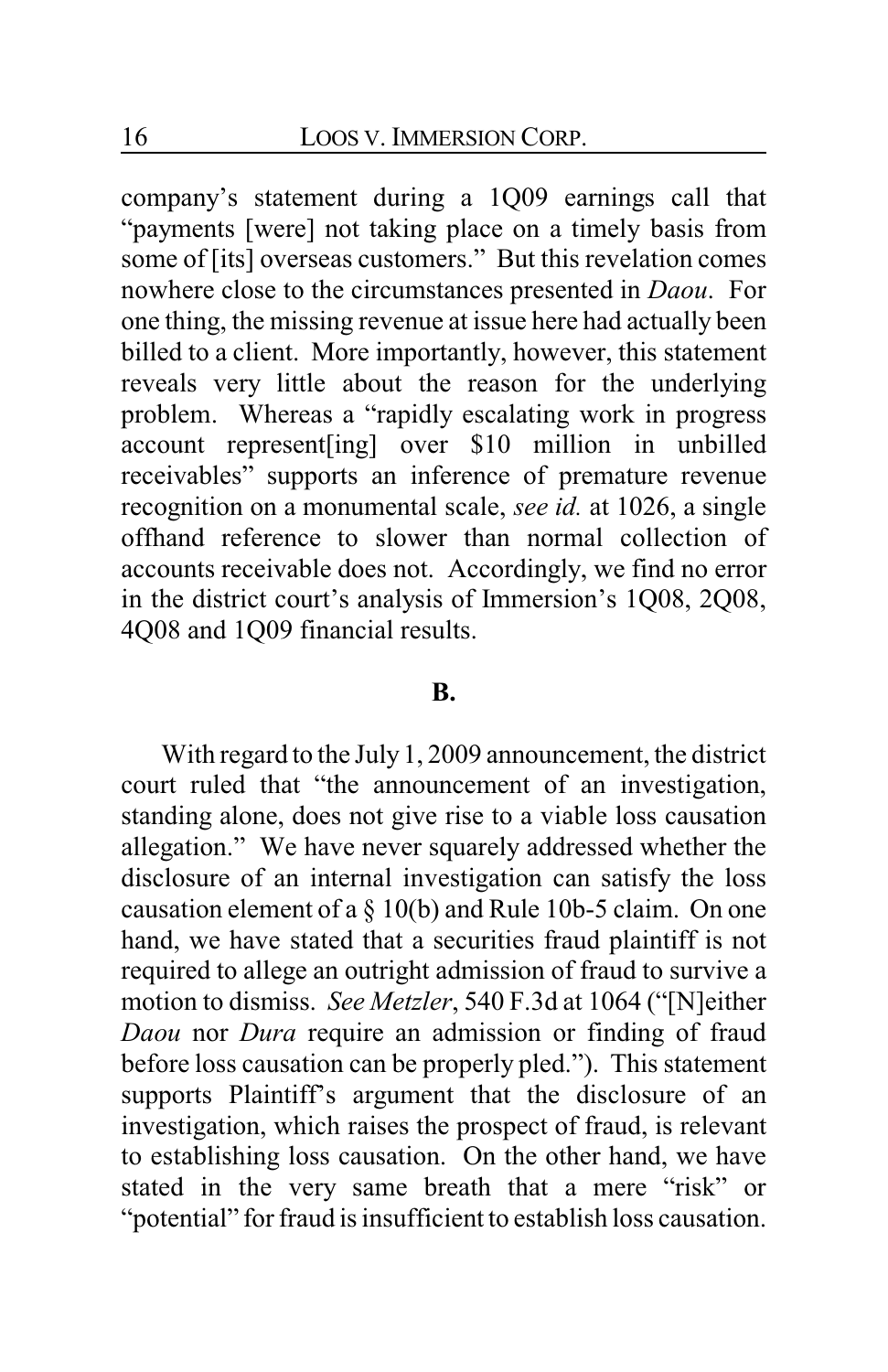*See id.*("[N]either *Daou* nor *Dura* support the notion that loss causation is pled where a defendant's disclosure reveals a 'risk' or 'potential' for widespread fraudulent conduct."). This statement supports the district court's conclusion that the mere announcement of an investigation is not enough to establish loss causation.

Our decision in *Metzler*, while relevant, is not particularly instructive here. In that case, the plaintiff's theory of loss causation relied, in part, on a newspaper article which disclosed that the defendant, a nationwide for-profit college, had been investigated and sanctioned by the Department of Education for facilitating financial aid fraud. Although only one of the defendant's eighty-eight campuses had been investigated, the plaintiff argued that the resulting sanctions revealed a "*potential* but real *risk*" that other campuses had engaged in similar misconduct. *Id.* at 1055, 1063 (emphasis in original). We rejected this argument, holding that the sanctions imposed against the single campus were not indicative of fraud on a company-wide scale. *Id.* at 1063–64. We further noted that, in any event, the defendant's stock price made a full recovery within three days of the article being published. *Id.* at 1063–65. Given the limited scope of the investigation at issue in *Metzler*, the most we can say is that the announcement of an investigation can *potentially* be relevant to a securities fraud plaintiff's theory of loss causation.

The Eleventh Circuit has examined the disclosure of a fraud investigation under much more analogous circumstances. In *Meyer v. Greene*, the plaintiff alleged that the defendant, a developer of commercial and industrial real estate, committed fraud by failing to depreciate the value of its real estate holdings in the wake of a significant depression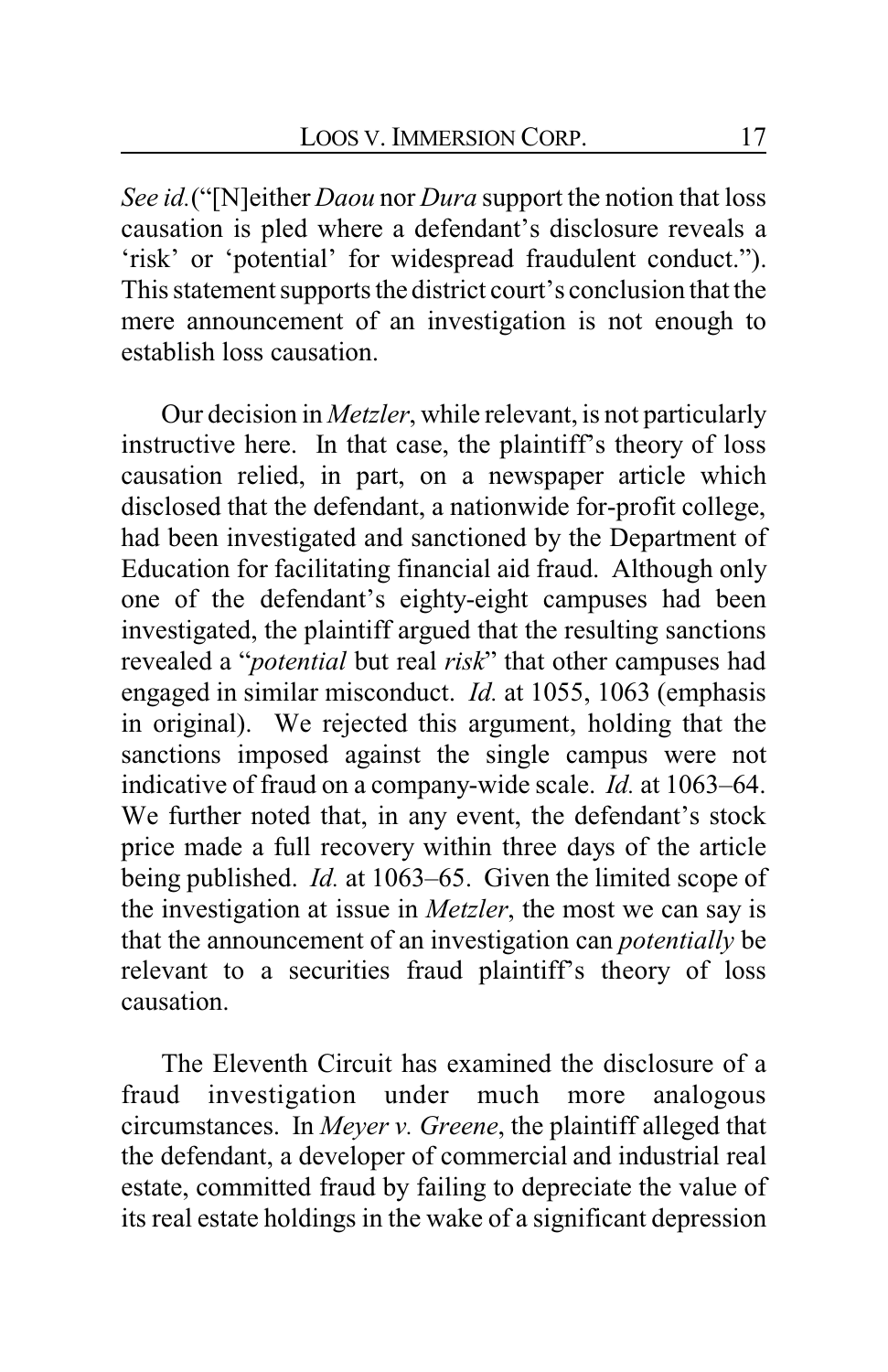of the real estate market from 2008 to 2010. 710 F.3d 1189, 1192–93 (11th Cir. 2013). Following a presentation by a prominent stock market analyst suggesting that the defendant's real estate holdings were substantially overvalued, the company's stock price dropped by 20%. *Id.* at 1193. Three months later, the defendant disclosed that the SEC had initiated an informal inquiry into the company's real estate valuation practices. *Id.* The defendant's stock price dropped an additional 7% on this news. *Id.* at 1201. Six months later, the defendant announced that the SEC's inquiry had ripened into a "order of private investigation." *Id.* at 1193. The defendant's stock price dropped another 9% as a result of this disclosure. *Id.* at 1201. The plaintiff attempted to establish loss causation by arguing that the defendant's accounting fraud was revealed to the market through (1) the analyst's presentation; (2) the disclosure of the SEC's informal inquiry; and (3) the announcement of the SEC's private order of investigation. *Id.* at 1197. The Eleventh Circuit rejected this theory. As to the presentation, the court explained that the analyst's information had been derived "entirely from public filings and other publicly available [sources]" of which the stock market was presumed to be aware. *Id.* at 1198. With regard to the SEC investigations, the court reasoned that there had been no "revelation" of a prior false statement to the market:

> In our view, the commencement of an SEC investigation, without more, is insufficient to constitute a corrective disclosure for purposes of  $\S$  10(b). The announcement of an investigation reveals just that—an investigation—and nothing more. To be sure, stock prices may fall upon the announcement of an SEC investigation, but that is because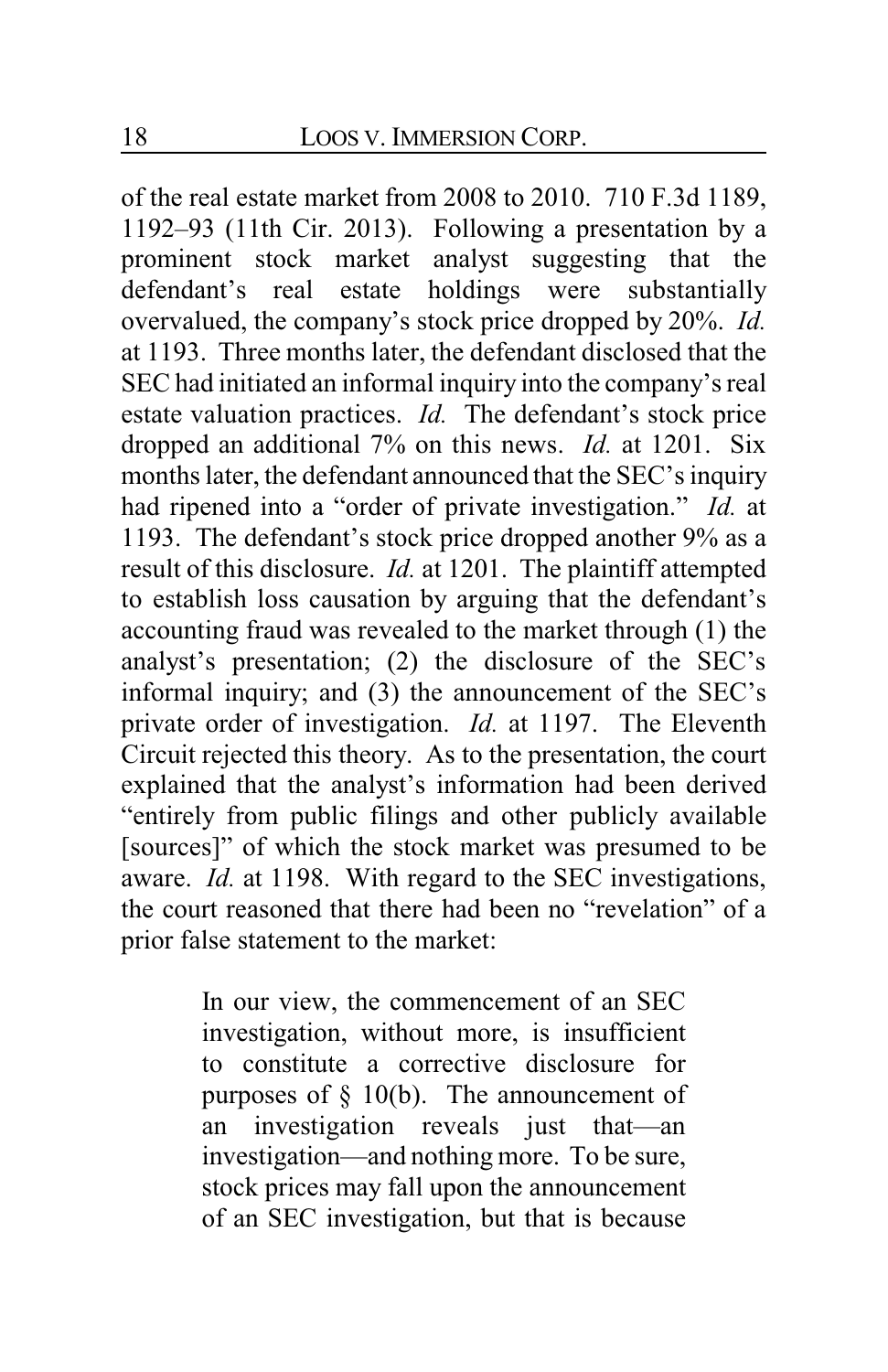the investigation can be seen to portend an added *risk* of future corrective action. That does not mean that the investigations, in and of themselves, reveal to the market that a company's previous statements were false or fraudulent.

*Id.* at 1201 (emphasis in original) (internal citations omitted).

We agree with the Eleventh Circuit's reasoning. The announcement of an investigation does not "reveal" fraudulent practices to the market. Indeed, at the moment an investigation is announced, the market cannot possibly know what the investigation will ultimately reveal. While the disclosure of an investigation is certainly an ominous event, it simply puts investors on notice of a *potential* future disclosure of fraudulent conduct. Consequently, any decline in a corporation's share price following the announcement of an investigation can only be attributed to market speculation about whether fraud has occurred. This type of speculation cannot form the basis of a viable loss causation theory. Accordingly, we hold that the announcement of an investigation, without more, is insufficient to establish loss causation.**<sup>3</sup>**

<sup>&</sup>lt;sup>3</sup> We do not mean to suggest that the announcement of an investigation can *never* form the basis of a viable loss causation theory. Like the Eleventh Circuit, we merely hold that the announcement of an investigation, "standing alone and without any subsequent disclosure of actual wrongdoing, does not reveal to the market the pertinent truth of anything, and therefore does not qualify as a corrective disclosure." *Meyer*, 710 F.3d at 1201 n.13 (internal quotation marks omitted). To the extent an announcement contains an express disclosure of actual wrongdoing, the announcement alone might suffice.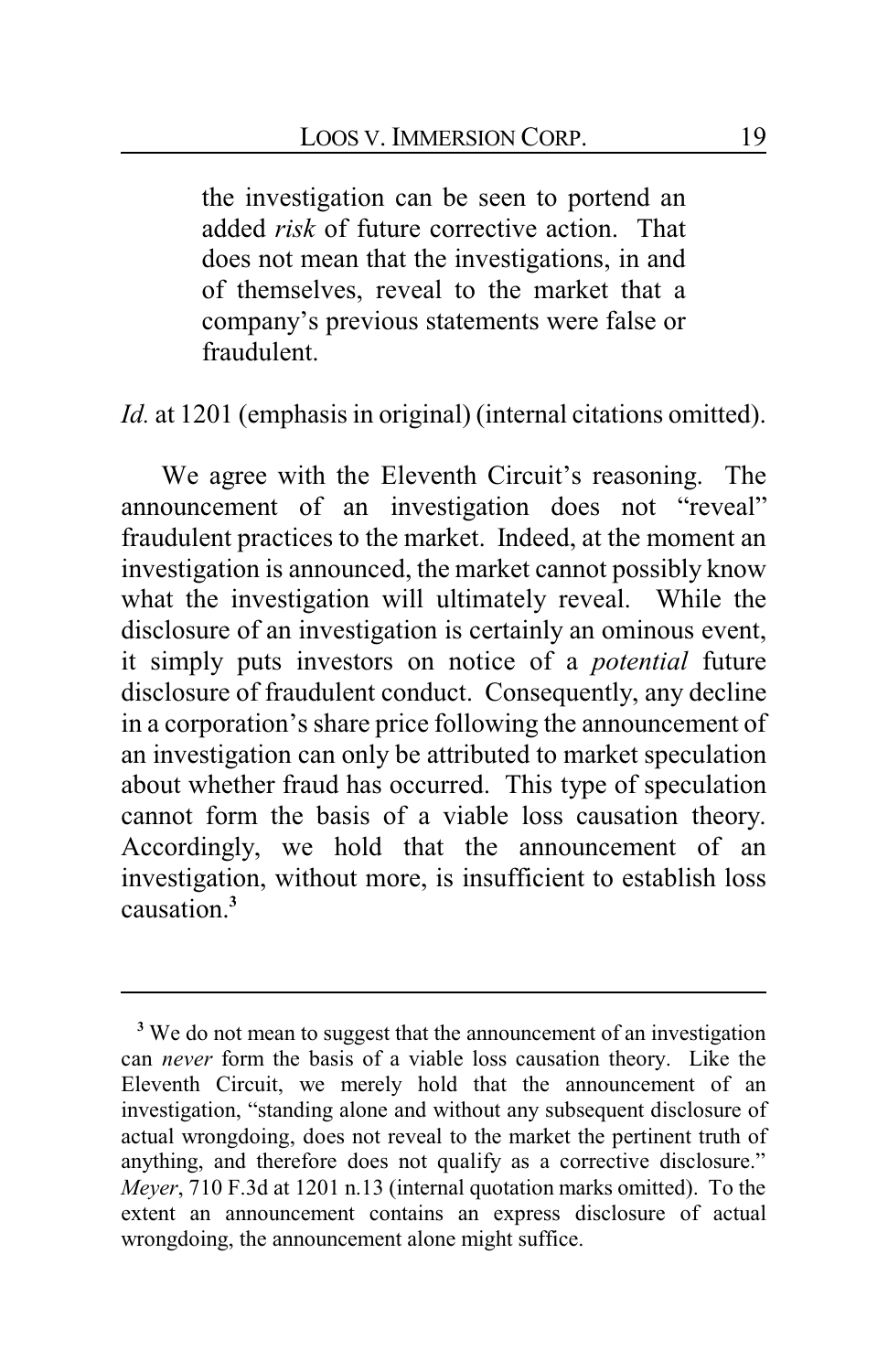Plaintiff attempts to save his loss causation theory by arguing that two post-class period disclosures "solidif[ied] the causative link" between the fraud and his loss. The crux of this argument is that fears prompted by the July 1, 2009 announcement were later confirmed by (1) an August 10, 2009 disclosure that Immersion's financial statements "should no longer be relied upon"; and (2) the February 8, 2010 restatement itself. This argument fails for the simple reason that the impact of these events on Immersion's stock price was not alleged in the TAC.**<sup>4</sup>** Plaintiff's omission of this information is fatal to his ability to plausibly allege loss causation. We therefore affirm the dismissal of Plaintiff's § 10(b) and Rule 10b-5 claims for failure to state a claim.

## **C.**

The district court dismissed Plaintiff's amended complaint without leave to amend because Plaintiff failed to correct the deficiencies identified in his original complaint. We find no abuse of discretion in that decision. The district court gave Plaintiff a detailed explanation of why his original theory of loss causation was deficient. Despite having this explanation, Plaintiff persisted in attempting to establish loss causation through Immersion's disappointing earnings results and the July 1, 2009 announcement of an internal investigation. Because Plaintiff "essentially re-pled the same facts and legal theories" in his amended complaint, the district court did not abuse its discretion in dismissing Plaintiff's claims with prejudice. *U.S. Mortg., Inc. v. Saxton*, 494 F.3d 833, 843 n.11 (9th Cir. 2007), *abrogated on other*

**<sup>4</sup>** We further note that Plaintiff did not advance this argument in the district court. The argument is therefore waived. *In re: Mercury Interactive Corp. Sec. Litig.*, 618 F.3d 988, 992 (9th Cir. 2010).